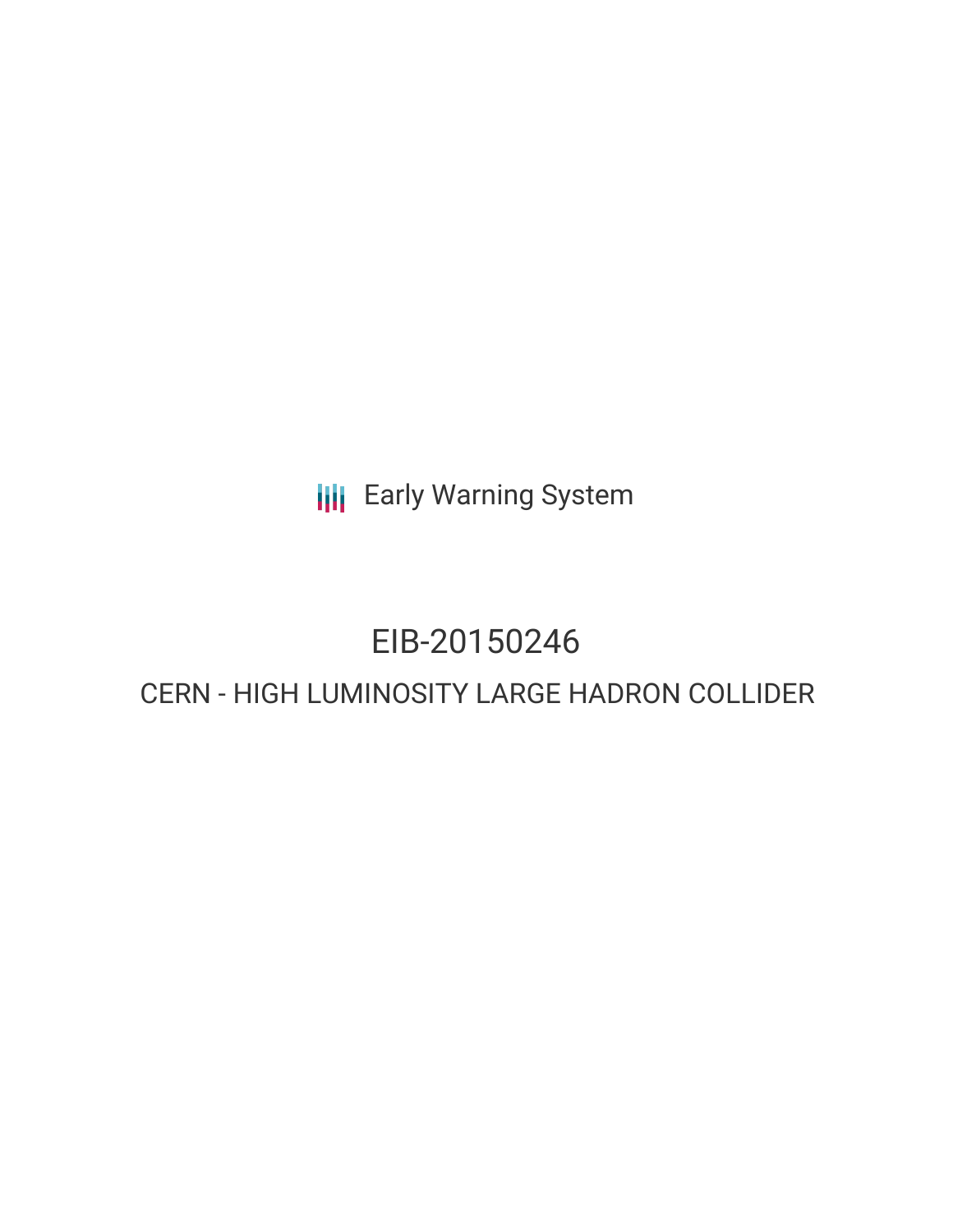

## **Quick Facts**

| <b>Countries</b>               | France, Switzerland                        |
|--------------------------------|--------------------------------------------|
| <b>Financial Institutions</b>  | European Investment Bank (EIB)             |
| <b>Status</b>                  | Approved                                   |
| <b>Bank Risk Rating</b>        | U                                          |
| <b>Voting Date</b>             | 2016-09-19                                 |
| <b>Borrower</b>                | European Organization for Nuclear Research |
| <b>Sectors</b>                 | Construction, Energy                       |
| <b>Investment Type(s)</b>      | Loan                                       |
| <b>Investment Amount (USD)</b> | \$258.22 million                           |
| <b>Project Cost (USD)</b>      | \$980.36 million                           |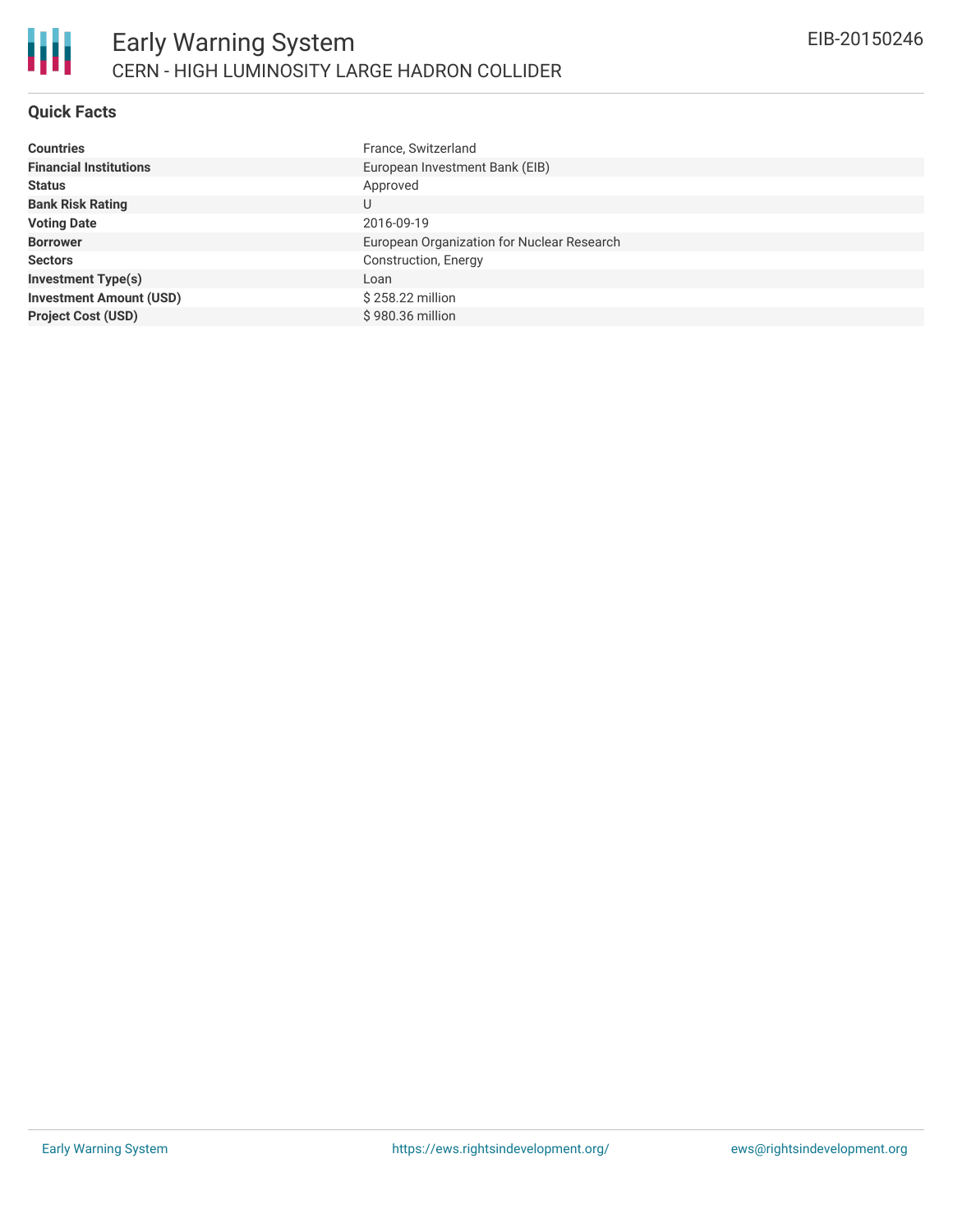

## **Project Description**

This project finances part of the development and construction of accelerator system components which will be installed in a tunnel 27 km in circumference about 100 meters below ground, located between the Jura mountain range in France and Lake Geneva in Switzerland, in order to increase the luminosity capacity.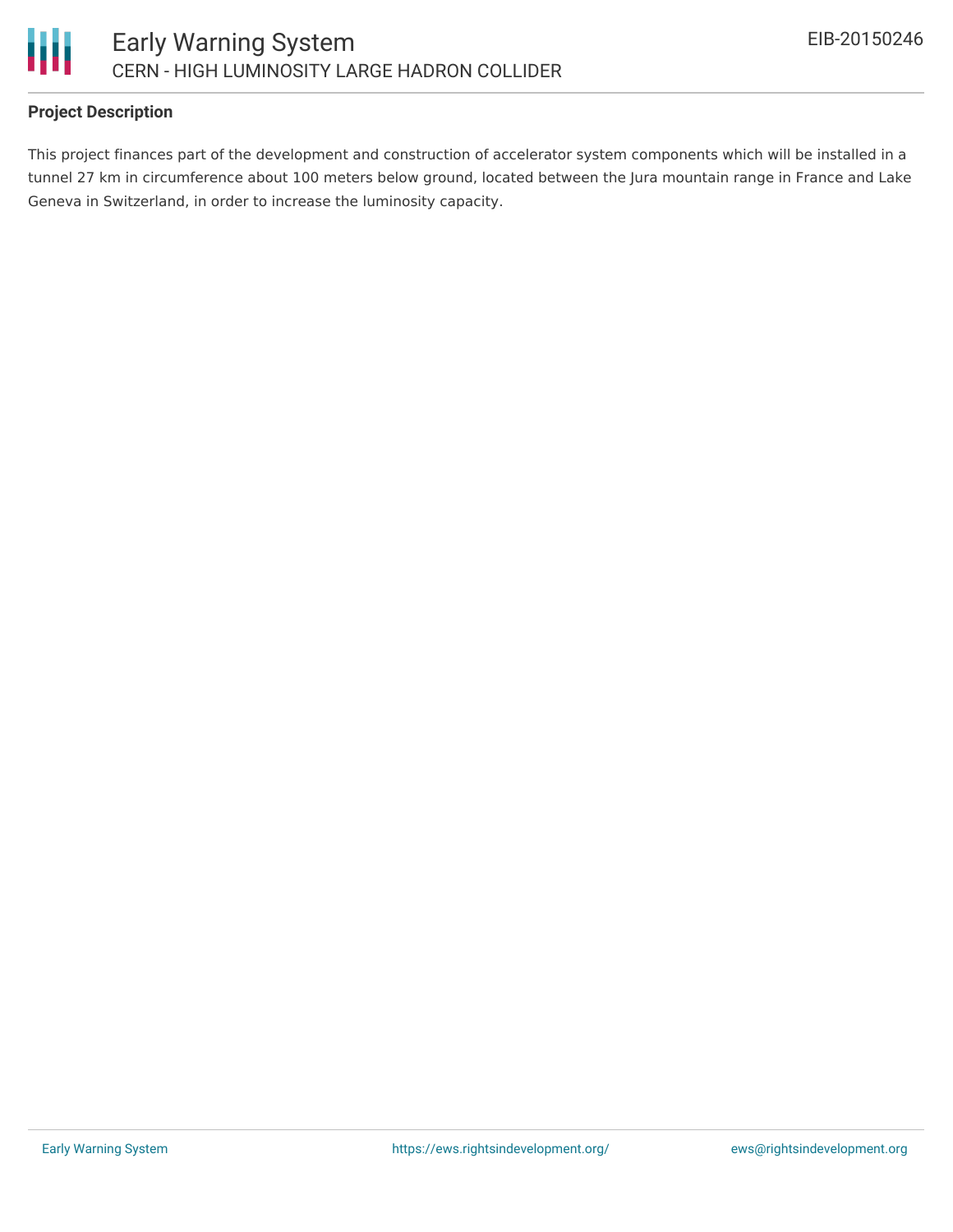

#### **Investment Description**

European Investment Bank (EIB)

The European Organization for Nuclear Research is a European research organization that operates the largest particle physics laboratory in the world and is headquartered in Switzerland.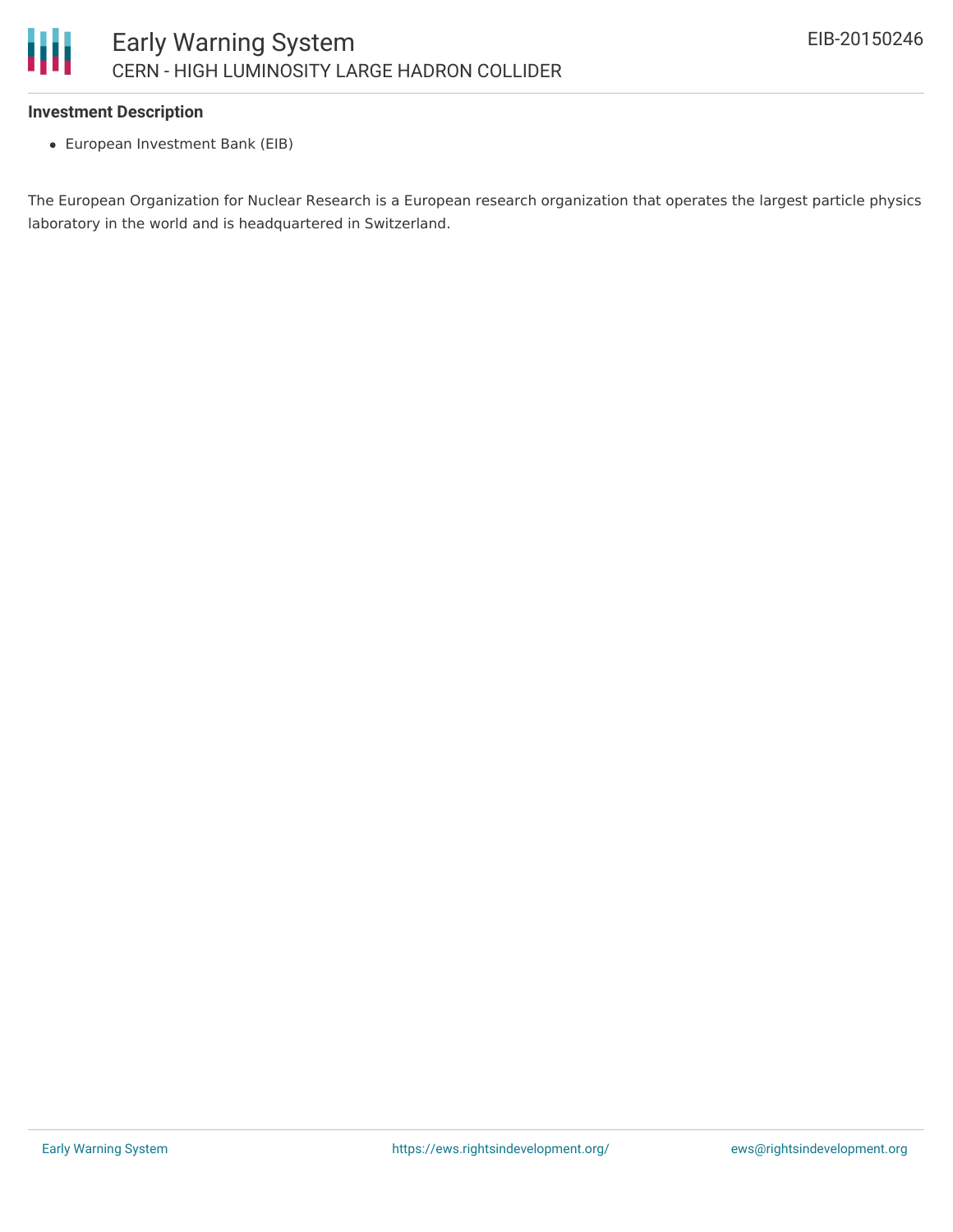

#### **Contact Information**

\*No contacts available\*

#### ACCOUNTABILITY MECHANISM OF EIB

The EIB Complaints Mechanism is designed to facilitate and handle complaints against the EIB by individuals, organizations or corporations affected by EIB activities. When exercising the right to lodge a complaint against the EIB, any member of the public has access to a two-tier procedure, one internal - the Complaints Mechanism Office - and one external - the European Ombudsman. A complaint can be lodged via a written communication addressed to the Secretary General of the EIB, via email to the dedicated email address complaints@eib.org, by completing the online complaint form available at the following address: http://www.eib.org/complaints/form, via fax or delivered directly to the EIB Complaints Mechanism Division, any EIB local representation office or any EIB staff. For further details, check:

http://www.eib.org/attachments/strategies/complaints\_mechanism\_policy\_en.pdf

When dissatisfied with a complaint to the EIB Complaints Mechanism, citizens can then turn towards the European Ombudsman. A memorandum of Understanding has been signed between the EIB and the European Ombudsman establishes that citizens (even outside of the EU if the Ombudsman finds their complaint justified) can turn towards the Ombudsman on issues related to 'maladministration' by the EIB. Note that before going to the Ombudsman, an attempt must be made to resolve the case by contacting the EIB. In addition, the complaint must be made within two years of the date when the facts on which your complaint is based became known to you. You can write to the Ombudsman in any of the languages of the European Union. Additional details, including filing requirements and complaint forms, are available at: http://www.ombudsman.europa.eu/atyourservice/interactiveguide.faces